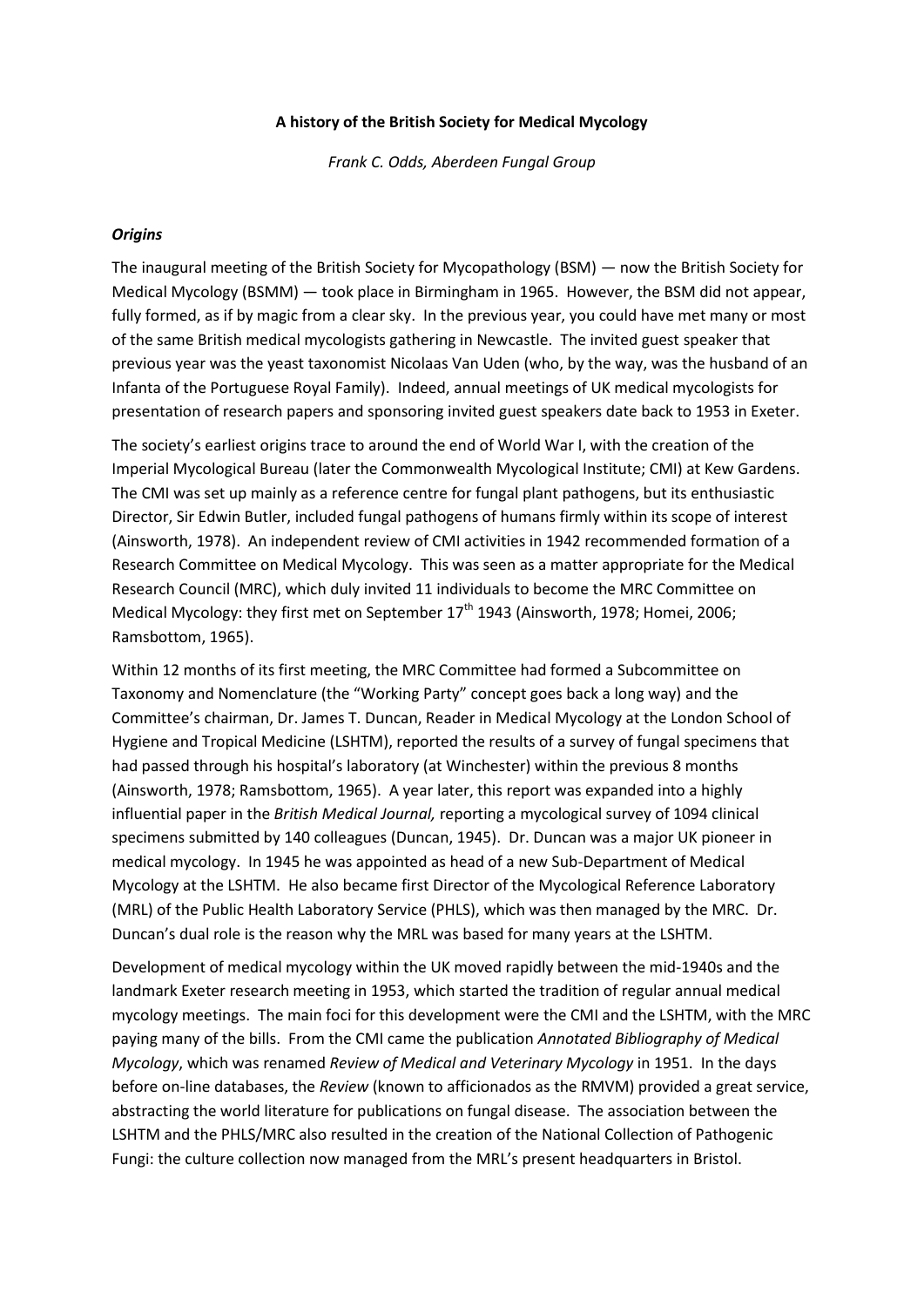Members of the fledgling MRC Committee produced a memorandum on the *Nomenclature of Fungi Pathogenic to Man and Animals* (Council, 1949). Today this may sound like a project of minor significance, but it led to a standardization of the names of mycoses and their causative agents, which previously depended a lot on the whims of individuals. The Memorandum sold more than 2,000 copies in its first 12 months. (Second, third and fourth editions were published in 1958, 1967 and 1977, respectively.)

For some years, the MRC Committee on Medical Mycology undertook appraisal of MRC grant applications in the fungal field. Among its many other activities, it collaborated with the Agricultural Research Council on a survey of fungal disease in farm animals and was involved in surveys on the prevalence of athlete's foot among coal miners and of mycetoma in Sudan (Ainsworth, 1978).

Geoffrey C. Ainsworth, in his 40s at the time the MRC Committee became active, was clearly a major driving force behind the development of the MRC Medical Mycology Committee. He became the Committee's Secretary in 1947 (Webster, 1999) and was a major contributor to the MRC Nomenclature Memorandum (Mackenzie, 1999). Ainsworth developed his career first at the CMI, then as a Wellcome Research Fellow working contemporaneously with Duncan at the LSHTM. He is one of the most famous  $20<sup>th</sup>$  century names in British mycology. He was equally highly regarded by "pure" fungal biologists, plant pathologists, mushroom foragers and medical mycologists. He founded the International Mycological Association (Webster, 1999). Ainsworth and Bisby's *Dictionary of the Fungi*, a famous reference work for mycologists, is currently in its 10<sup>th</sup> edition.

For medical mycology, Ainsworth had two particular ambitions: to promote training in the discipline, and to provide a setting where medical mycologists could regularly gather and present and discuss their research. His particular affection for medical mycology showed when at the British Mycological Society meeting in 1950 (this is the society for "general" mycology) he gave his Presidential Address on "A Century of Medical and Veterinary Mycology in Britain" (Ramsbottom, 1965). An Ainsworth Medal has been struck in his honour by the International Mycological Association, and a building was named after him when the International Mycological Institute moved its premises from Kew to Egham, Surrey, in 1993 (Webster, 1999).

In 1953 Geoffrey Ainsworth's efforts paid off. He persuaded the MRC to fund an annual, informal medical mycology meeting. Ainsworth hosted the first meeting, in Exeter. It was attended by 35 individuals, who comprised a mixture of dermatologists, medical and veterinary mycologists and experimental scientists. The meeting was a success, and became an annual event (see separate historical list of meetings) with an average attendance of around 50 people each year. The style of these gatherings set the pattern for one of the hallmarks of the present BSMM meetings: relaxed and unpublished presentation of research work that allows attendees to "tell all you know".

By 1963 the MRC had advised the Committee it would not sponsor the annual meetings indefinitely. The future clearly lay in the creation of an independent, specialist society. Thus was born the British Society for Mycopathology. The decision was taken at the MRC Mycology Committee meeting in Newcastle in 1964, and we date our Society's origins from the Inaugural Meeting of the British Society for Mycopathology in Birmingham in 1965 (Ainsworth, 1978; Homei, 2006; Ramsbottom, 1965).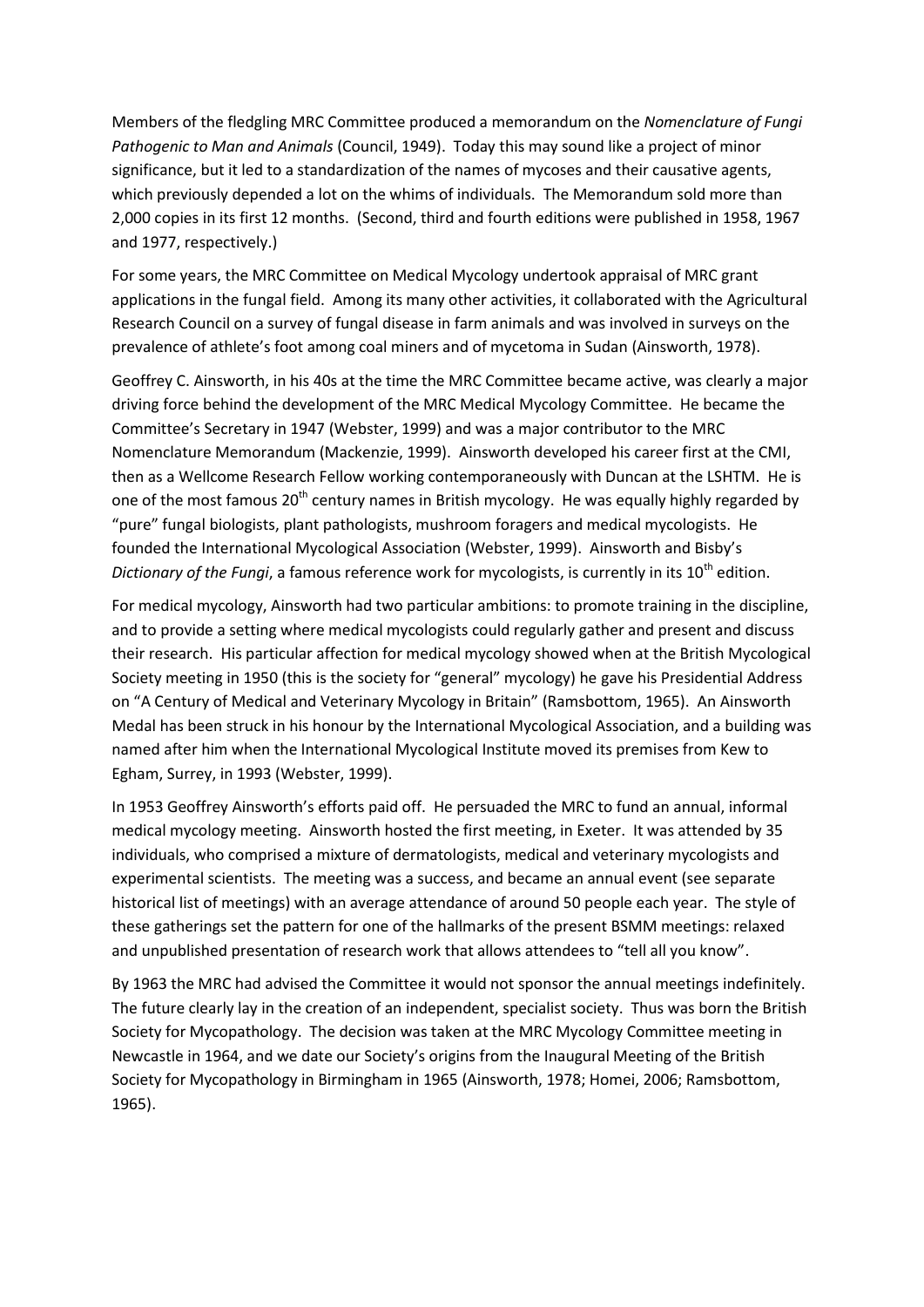## *Trends in the development of medical mycology are reflected in the Society's history*

It is instructive to take stock of the individuals who attended BSM meetings over its first 20 years or so. Our first President (1964–67), John Ramsbottom, was officially the "Keeper of Botany" at the British Museum. His specialist interest was, however, in fungi not plants; he was twice President of the British Mycological Society<sup>1</sup>. From the photograph of the inaugural meeting (Fig. 1) one can



recognize Yvonne Clayton, Gillian Midgley and Colin Campbell (diagnostic medical mycologists),

Fig. 1. Participants at the inaugural meeting of the British Society for Mycopathology, Birmingham, 1965. Photograph copied from *BSMM Newsletter*, Spring, 1998

Phyllis Stockdale (fungal taxonomist), James Gentles (medical mycologist, epidemiologist and developer of griseofulvin for human use), El Sheikh Mahgoub (physician with a research speciality in mycetoma), Friedrich Staib (veterinarian and medical doctor who undertook research with pathogenic yeasts), Joan Longbottom (chest disease specialist with a particular interest in fungi), and Rosalinde Hurley (obstetrician/gynaecologist and barrister; *Candida* researcher). These and other people present at the first BSM meeting<sup>2</sup> represent a very wide range of professional specialities, all of whom had a diagnostic or research interest in fungal disease — often both. However, the people attending in 1965 did *not* include representatives from the clinical specialities we nowadays regard as those with a particular interest in invasive fungal disease: haematologists and cancer specialists, intensive care physicians, infectious disease physicians, etc. The migration of medical mycology away from its origins in dermatology and gynaecology dates from the 1980s. By that decade,

**.** 

 $1$  Wikipedia website entry for John Ramsbottom, April 2014.

<sup>&</sup>lt;sup>2</sup> BSM Meeting programme, 1965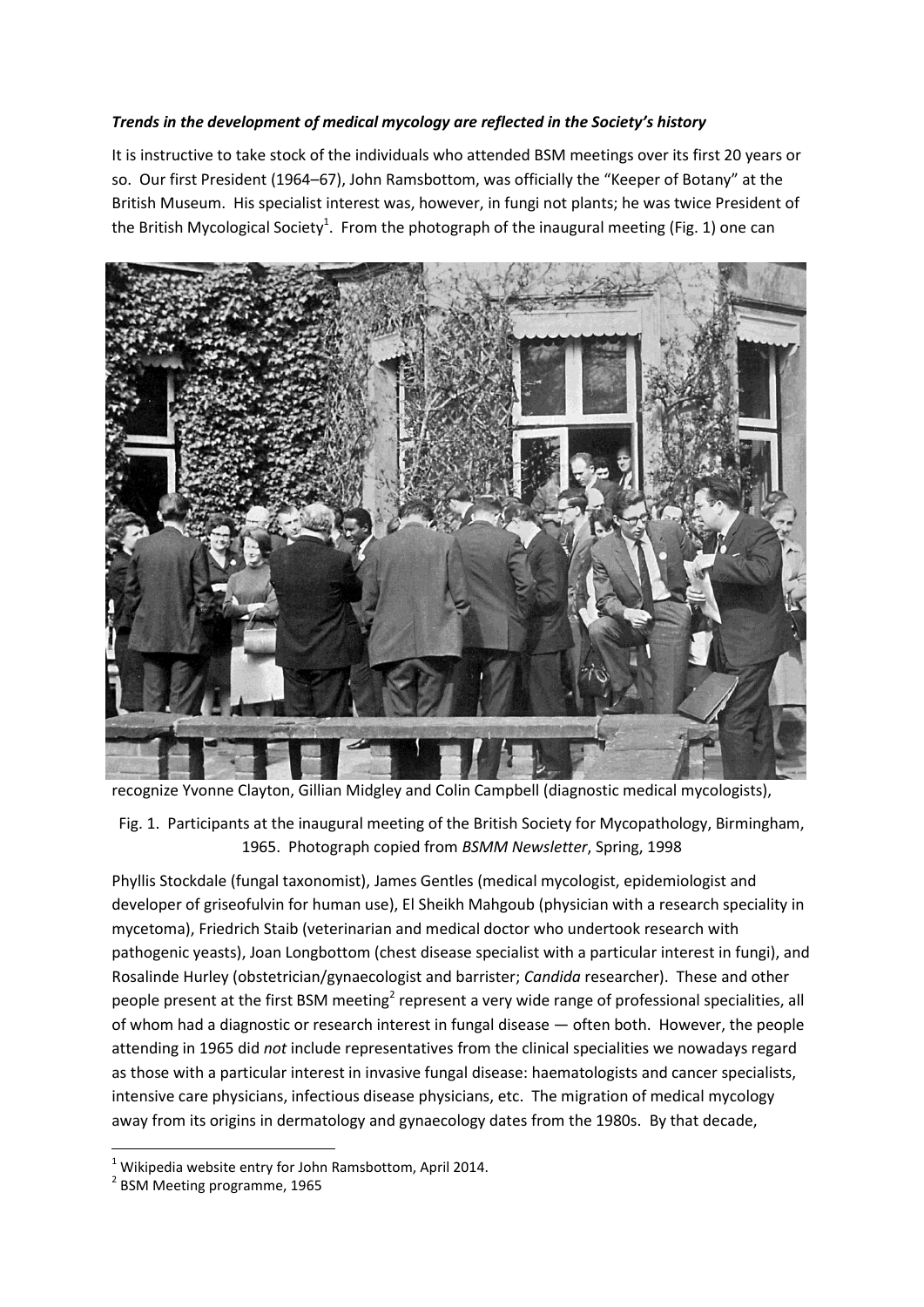diagnosis and treatment of superficial fungal infections had become relatively straightforward, while the medical advances that predispose patients to disseminated mycoses, particularly those involving immunosuppression and transplant surgery, were resulting in growing numbers of new types of patients susceptible to life-threatening fungal disease — and new challenges for diagnosis and treatment.

By the year 2000, the dominant topics presented at BSMM meetings, and the interests of those attending them, as represented in the meeting programmes and abstracts, had shifted away perceptibly from the original emphases on diagnosis, pathology and treatment of patients with fungal disease to more basic aspects of research on fungal pathogens and their interactions with mammalian hosts. This trend reflects the general evolution of biomedical research towards a community with chiefly "molecular" training and experience. BSMM meetings nevertheless continue to retain their underlying interest in applying basic research to solve clinical problems particularly those of diagnosis. Clinically qualified individuals have always formed a minority of those regularly attending the BSMM, but they play a highly significant role in sustaining a vision of the ultimate purpose of research into fungi that cause human disease.

## *The annual meeting*

As already mentioned, by the time of the formation of the BSM in 1965, the nature and content of the annual meetings had already become established by the MRC Committee. Participants presented papers describing their research, which included accounts of fungi identified from clinical samples, pathological descriptions of fungi in tissue sections, clinical case reports and results of basic research with fungal pathogens. Usually, but not always, there was a guest lecture given by a mycologist of note invited from outside the UK.

A hallmark of the annual meetings was that the proceedings were informal; nothing presented or discussed at the meeting was ever published, although abstracts of presentations have been presented to attendees from time to time. This rule, together with the sense participants had of medical mycology as a small biomedical speciality, gave the meetings a delightful, "family" atmosphere. Newcomers could present their papers, including research studies in progress, without fear of a hostile, critical response from the audience. The BSM provided a first-class proving ground for oral presentations from young scientists starting their careers.

For many years, the meetings invariably took place in university halls of residence, to keep participants' costs low, and in a different town each year. They were routinely held in the week that ended in Good Friday, thus affording participants the opportunity to extend their trip away from their home bases into the Easter holiday. With few exceptions, meetings began after lunch on the Monday afternoon, ran all day on the Tuesday, and ended at lunchtime on the Wednesday of the pre-Easter week. This arrangement allowed for a social visit to a local place of interest or a civic reception on the Monday evening, and a formal Annual Dinner on the Tuesday evening.

A few participants arrived on the Sunday before the meeting. These were either people whose transport opportunities precluded arrival in time for the Monday afternoon meeting start, or keen golfers, who played an annual BSM tournament on the Monday morning.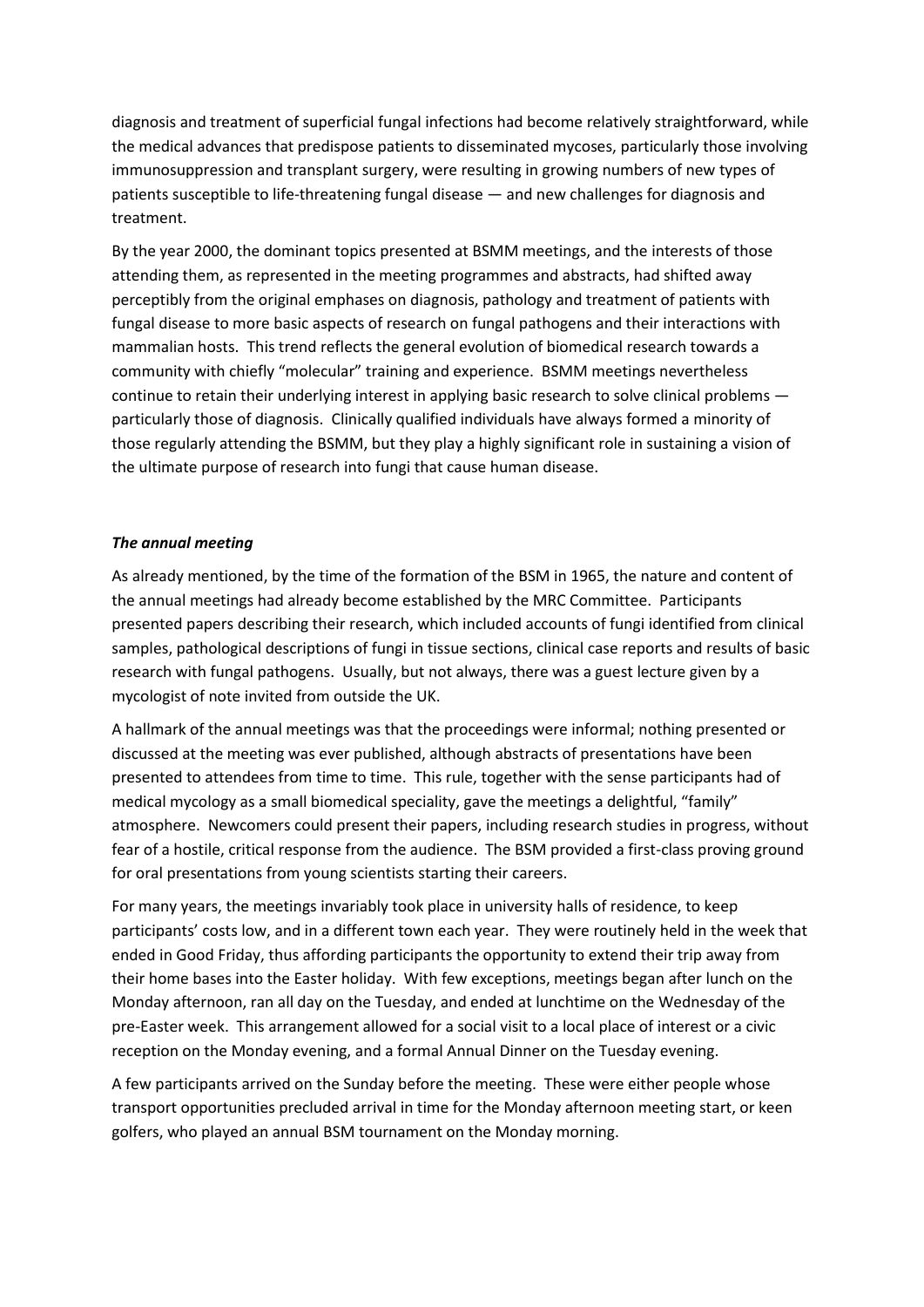This arrangement of dates and times remained consistent until 1986, when the growing number of offered presentations meant a longer meeting was needed. In 1986, the meeting started at 9.30 on the Monday morning; most participants travelled to the meeting on the Sunday. The Monday morning start has remained the norm ever since; indeed, for several years, poster sessions, discussion sessions and even some oral presentations have been scheduled on the Sunday evenings<sup>3</sup>.

The dates of each year's meeting are no longer strictly attached to those of Easter, and the venue now is as likely to be a hotel as university accommodation. These changes reflect the competitive nature of the "conference market", and a growing disenchantment of participants with accommodation that often provided draughty rooms and communal bathroom facilities.

# *Symposia, guest lectures and other special events*

By 1978, the invited guest lecture had become a regular, rather than an optional feature of the annual meetings, and a decision was taken to name the annual lecture the Ian Murray Lecture, in recognition of a former Director of the Mycological Reference Laboratory who died prematurely. The first Ian Murray Lecturer, at the Leicester meeting in 1978, was our old friend Geoffrey Ainsworth. At the Annual General Meeting in 1994, the annual guest lecture was rechristened the "Foundation Lecture", a title that has been retained ever since. Also in 1994, the name of the Society was changed from "British Society for Mycopathology" to "British Society for Medical Mycology". Both changes were first implemented at the 1995 annual meeting.

The first time a symposium on a dedicated topic was included at an annual meeting was in 1987 (Anon, 1987). No guest speakers were invited; instead, those offering papers for presentation were encouraged to suggest their paper could be included in the symposium (on fungal antigens). In the event, the symposium comprised only two presentations. However, the concept of the specialized symposium had been introduced, and has evolved into a regular feature over the years, usually based around invited guest speakers rather than offered presentations. The inclusion of symposia often stimulates attendance at meetings by individuals who do not attend the BSMM regularly but who have a strong interest in the symposium topic.

Poster presentations, in the most general sense of the term, have been a feature at annual meetings since the Society's inception. They have included (among many other examples) informal photographs of events at the previous year's meeting and demonstrations of aspects of fungal taxonomy, clinical and experimental pathology and epidemiology. Today, there are invariably poster presentations of research projects. The scientific poster solves the conundrum arising because most research funding authorities will only reimburse the cost of an individual's attendance at a meeting when that person is presenting their work at the meeting. Yet there is usually insufficient programme time to allow everyone to deliver their work orally.

From time to time, the BSMM has held meetings devoted to particular themes in medical mycology, outwith the regular annual meetings. The first of these was a one-day meeting on "Molecular Mycology" in 1988. This was followed by meetings on "*Aspergillus* and aspergillosis" (1990), "Trends in the Management of Fungal Infection" (1991), the "Fungal Cell Wall" (1995), "Genomics of Fungal

**.** 

<sup>&</sup>lt;sup>3</sup> See historical BSM/BSMM meetings programmes.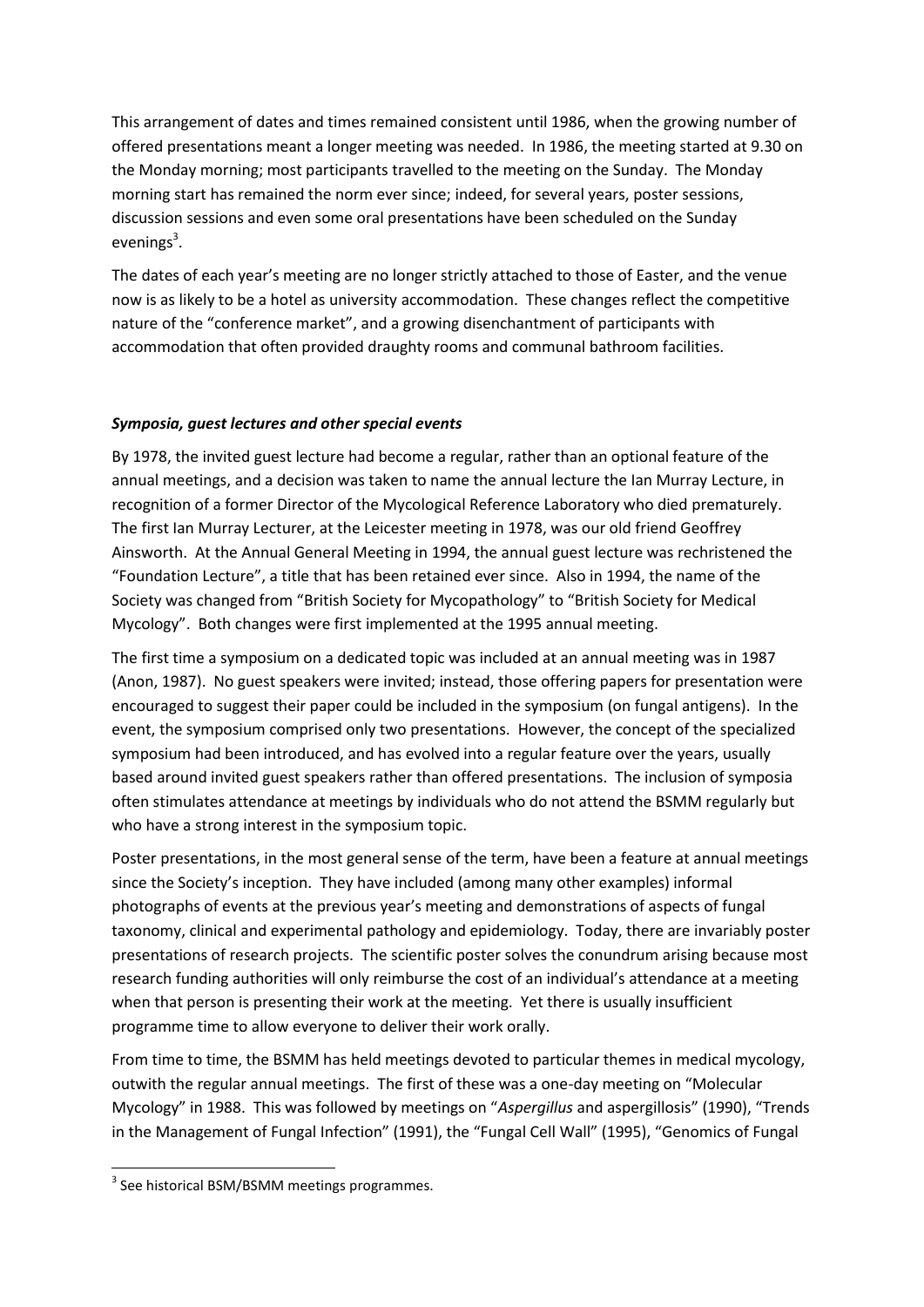Pathogens" (2000) and "Blood and Fungi" organized jointly by the BSMM and the British Society for Haematology in 2005.

The BSMM membership has always included a substantial number of individuals based outside the UK, some of whom have attended many annual meetings. Their number comprises 20–25% of the membership list<sup>4</sup>. The Society's international relations led to an invitation from the Danish Society for Medical Mycology for BSMM members to attend its annual meeting in Ebeltoft in 1976. In return, the BSMM annual meeting in 1981 was held jointly with a delegation from the Danish Society. In 1989, the Society once again visited Scandinavia, this time for a joint meeting with the Swedish and Danish societies, held in Gothenborg, Sweden. The 1998 annual BSMM meeting in Glasgow was a particularly large and prestigious event, since it formed part of that year's meeting of the European Confederation of Medical Mycology, with attendees from all parts of the continent.

# *Working parties*

A Society with a membership of around 200 specialists forms an excellent basis for smaller groups to undertake narrowly focussed projects for the general benefit of all. We have already seen that such activities were undertaken from the earliest days of the original MRC Committee. Several working parties have met and deliberated on behalf of the Society. There were reports from no fewer than five working parties minuted at the 2012 Annual General Meeting (AGM). Two working parties have concerned themselves with issues of manpower and training in medical mycology (there never seem to be enough people specialized in diagnostic medical mycology). The deliberations of several BSMM working groups resulted in tangible outcomes in the form of publications. These include the working party on fungal antigens, whose 1976 publication became known as "The Little Black Book" (a laboratory manual on serology of fungal infection), the working group on nomenclature of pathogenic fungi, whose recommendations appeared as a new edition of MRC Memorandum 23 in 1977, and the working group on methods for antifungal drugs, which generated a paper describing laboratory methods for susceptibility testing with flucytosine in 1984 (Mycology, 1984).

The 1990s working group on diagnostic mycology and standards of care generated four peerreviewed publications, including guidelines for clinicians investigating putative cases of fungal disease (Denning et al., 1997; Mycology, 1996) and proposed standards of care for patients with fungal infections (Denning et al., 1995; Denning et al., 2003). A follow-up working group published a national audit examining how well the standards of care were applied (Schelenz et al., 2009). Clearly the activities of BSMM working parties have made nationally and even internationally recognized contributions to the field.

### *Education and training*

**.** 

From the early days of Geoffrey Ainsworth's involvement in the MRC Medical Mycology Committee, there has been a strongly expressed desire for the British Society to provide training in medical mycology. The need for mycology education has been addressed several times in the form of occasional lecture courses, but two BSMM initiatives merit special mention, since they have become

 $<sup>4</sup>$  Data from Secretary's annual reports, minutes of Annual General Meetings.</sup>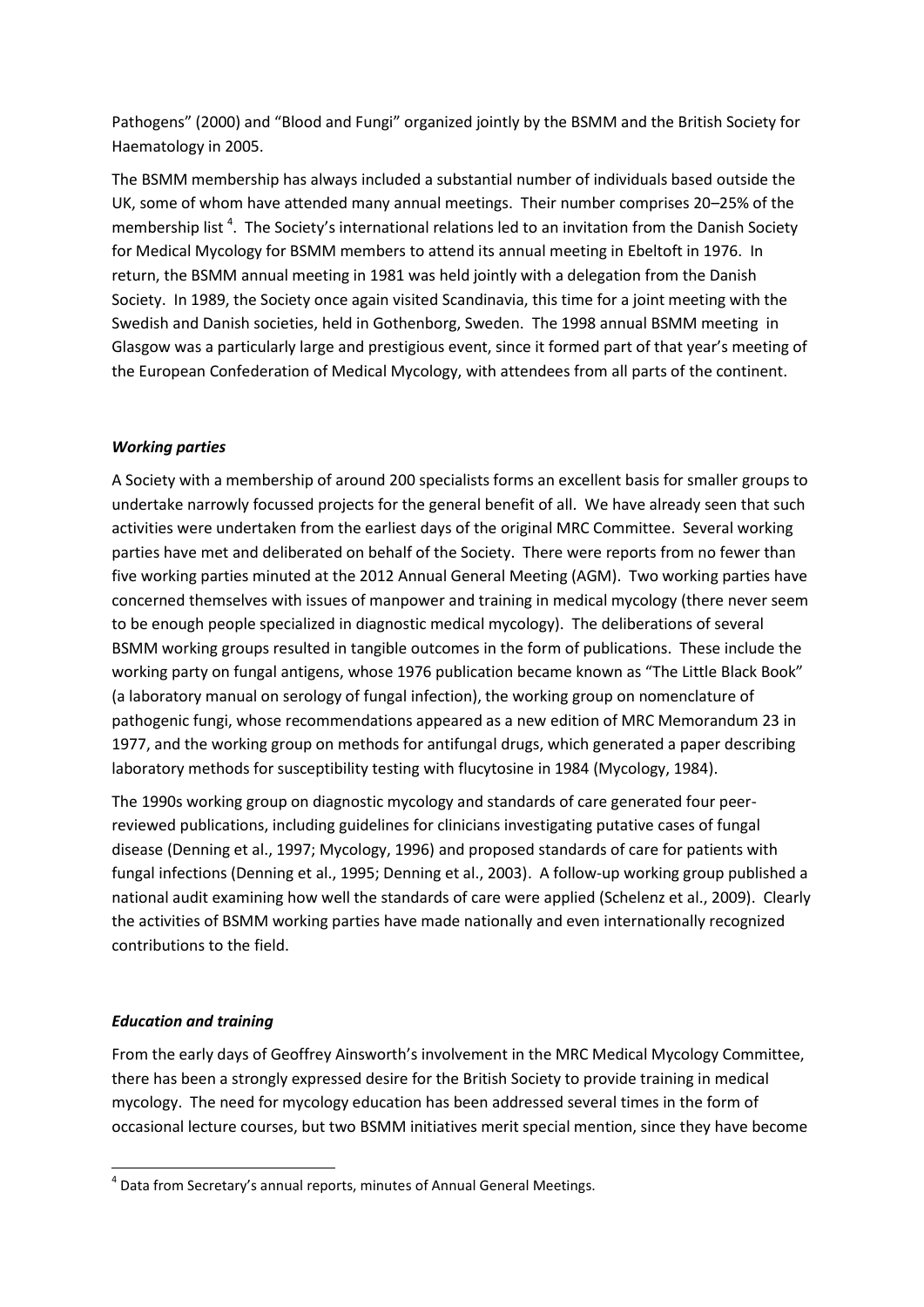long-established and highly respected opportunities for in-depth training of those wishing to become professionally specialized as medical mycologists.

The first of these is the BSMM one-week course in diagnostic medical mycology. This was the brainchild of Professor Glyn Evans. He organized the first course in Leeds in 1976. The 30 participants enjoyed a mixture of lectures and laboratory practical classes, presented by experts from among the Society's membership. The participants' feedback indicated that this course met their needs and desires for deeper understanding particularly of diagnostic techniques in medical mycology. The balance sheet for the meeting showed it was a financial as well as an educational success. The "Leeds course" has since been repeated every 2–3 years. The fourteenth course was held in Leeds in 2012. The course has been managed by Dr Ruth Ashbee since 2004.

The second major educational effort from the BSMM arose from the vision of Professor Chris Kibbler, whose dedication and perseverance, despite many financial and technical obstacles resulted in a course, organized jointly by the BSMM and by University College London (UCL), leading to a Postgraduate Diploma in Medical Mycology. The first intake of six Diploma students was in 2004, with further students subsequently enrolled on an annual basis. Modular teaching is currently done via the internet, with video recordings of mycology experts lecturing on specialized topics, and via practical classes undertaken at the Mycology Reference Laboratories in Leeds and Bristol. Diploma students study the modules over a 2– to 4–year period and are examined at intervals on written essays and practical class performance. At the time of writing (2014), the course has grown to offer students the opportunity to obtain a Postgraduate Certificate in Medical Mycology (based on fewer course modules) or an MSc degree, based on the same modules as Diploma students plus an original research project. UCL acts as educational host for the courses and ensures rigorous academic standards for accreditation.

# *Honouring outstanding individuals.*

For almost its entire history, the BSMM has included a category of membership — Honorary Membership — which is awarded at Annual General Meetings to members "… who have made a notable contribution to medical or veterinary mycology and/or to the work of the Society". By 2014, 55 individuals had been awarded Honorary Membership.

In 1986, the Annual General Meeting agreed that the Society should institute a prize "To encourage and reward young scientists in the field of mycopathology." It was agreed that the prize should be given from time to time to individuals who have made an "exceptional" contribution to the field. Perhaps because of this criterion, and perhaps to the Society's credit, the prize has indeed been awarded only exceptionally: at the time of writing there have been just three recipients.

The first BSM Prize awardee was Neil A.R. Gow, in 1987. Gow's subsequent research career, building to his present status as Professor and leader of one of Europe's largest fungal research groups (in Aberdeen) confirms the promise reflected for the Society's choice for its first prize recipient. The two subsequent prize winners are Andrew J. Hamilton (1993; King's College, London — now retired from research) and Derek Sullivan (2003; Trinity College, Dublin — Sullivan is the co-discoverer of the species *Candida dubliniensis*).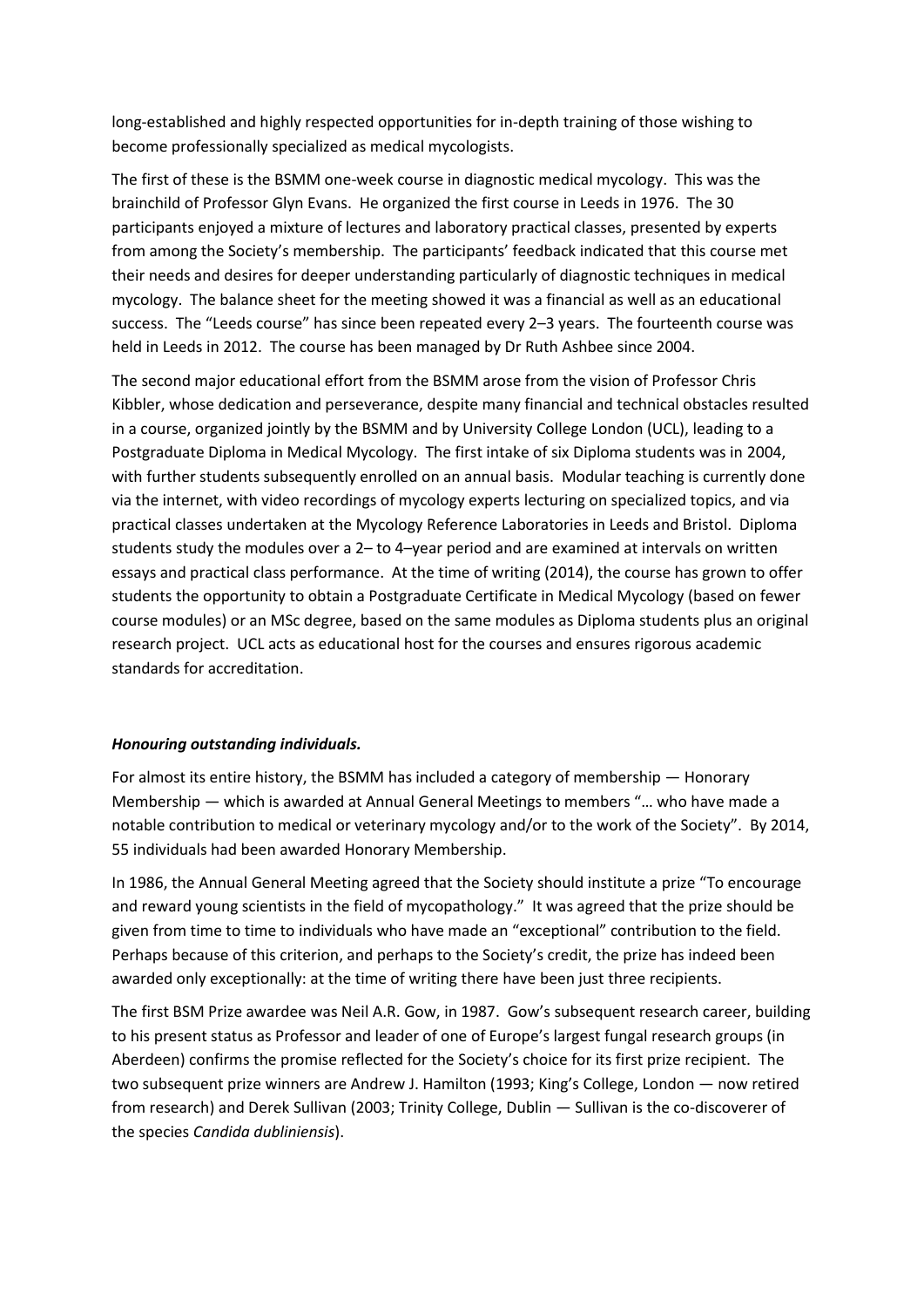## *BSMM members in the larger world of mycology — medical and non-medical*

The BSMM is formally affiliated to the International Society for Human and Animal Mycology (ISHAM) and to the European Confederation of Medical Mycology (ECMM). Members of the BSMM have often played a significant role in the activities of both these "umbrella" organizations, particularly ISHAM. Of the 18 mycologists who have served as Presidents of ISHAM, six were UK BSMM members, and a seventh is currently ISHAM President-Elect. Three other ISHAM Presidents were overseas members of the BSMM. For all but four of its first 33 years since its inception in 1961, the ISHAM Journal — originally *Sabouraudia*, now *Medical Mycology* — was edited by members of the BSMM, and three UK BSMM members are among the 27 individuals who have been honoured with the prestigious ISHAM award and medal for their contributions to mycology research. Two BSMM members have served as Presidents of the ECMM.

The remarkable position of Professor Geoffrey Ainsworth as a general as well as a medical mycologist was referred to earlier. He was President of the Section of Medical Mycology at the 8<sup>th</sup> International Botanical Congress in Paris in 1954, Honorary Life President of the International Mycological Association (from 1977), and winner of the Linnean Medal for Botany in 1980 (Webster, 1999). Such prestige for BSMM members outside of medical mycological organizations is unusual; however, in this context it should be noted that Professor Neil Gow has also enjoyed recognition in the more general field of mycology and microbiology. He won the Berkeley Award from the British Mycological Society in 1992, and the Society for General Microbiology's Fleming Award in 1993 and their Marjorie Stephenson Prize in 2013. He was President of the British Mycological Society from 2001 to 2003.

### *BSMM: politics and governance*

Originally, the BSMM was managed by a democratically elected Executive Committee comprising three officials — President, Secretary and Treasurer — and two other members. Constitutionally, the Executive can act on behalf of the Society in the period between Annual General Meetings. At present, the term of office for Treasurers is 5 years, for Presidents two years and for other committee members 3 years. Local organizers of each year's annual meeting have been routinely co-opted to the committee for the 12 months preceding each meeting. In recent years, the committee has been expanded to include a meetings secretary (responsible for organizing the programme since 1993), and a third (since 1994) and a fourth (since 2013) committee member. Local organizers of the two upcoming annual meetings are now also co-opted to the committee.

The BSMM became a registered charity in 1995. Its written constitution has been revised many times by a two-thirds majority vote at Annual General Meetings. Revisions have included removal of the original clause limiting the numbers of members of the Society, technical changes to wording required when the Society became a charity, institution of Honorary and Life Membership categories, etc.

### *The annual BSMM sing-song*

By no means everything that happens within the Society has to do with fungi. There has always been a strong social side to its annual meetings. The most consistent of these is the after-dinner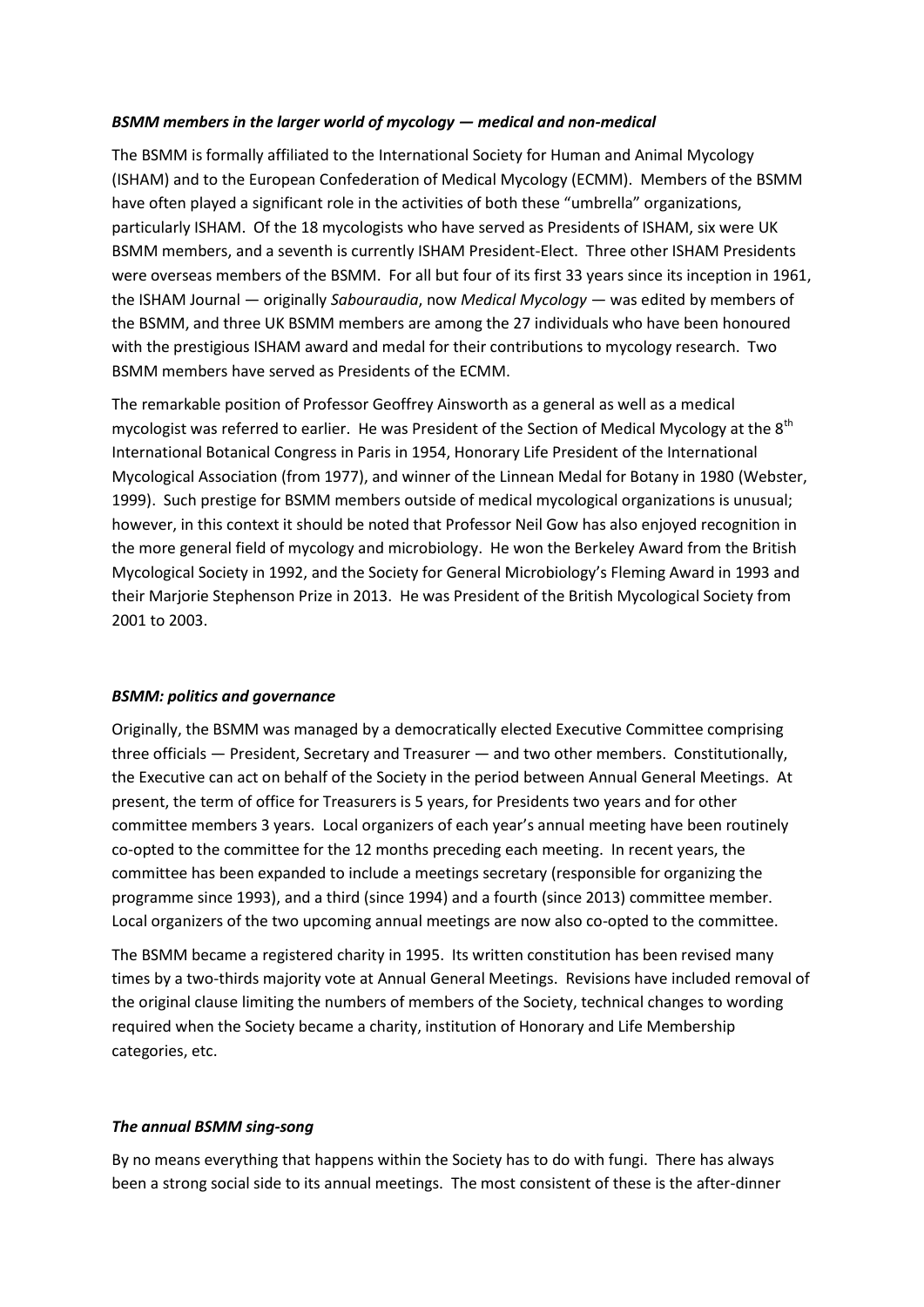sing-song, in which members exercise their vocal cords around the piano. As recalled by former BSMM President, Dr Roland Davies, the sing-song first arose spontaneously when a small group of meeting attendees in Cambridge (1972) found a piano in a room adjacent to the uncomfortably overpopulated bar. Dr Seamus O'Sullivan, mycologist at the Glasgow Veterinary School, saw a piano in the room and began to play songs, as he often did for friends. The event was repeated the following year and rapidly became established as a regular social feature of each meeting. Seamus O'Sullivan became too ill to attend BSMM meetings after 1988 and the author of this history took over as piano player in 1989.

### *Conclusion*

The BSMM in the early twenty-first century is a dynamic organization, busily involved in providing medical mycology training, funding attendance of its members at international meetings and operating many working parties that often produce outputs of national and international significance. Its annual meetings retain much of the original mixture of formality and informality that leave attendees with a strong sense of gain. The comment is often heard that one benefits as much or more from the informal discussions between medical mycologists as from the programmed presentations.

The Society has managed to maintain its independent status for 50 years since its inaugural meeting in 1965, while other narrowly specialized biomedical societies have failed or merged with larger "umbrella" groups. Its success owes much to the hard work of its officials, who devote much time and effort to the BSMM during their periods of office.

#### *References*

- Ainsworth GC, 1978. The Medical Research Council's Medical Mycology Committee (1943-69). a chapter in the history of medical mycology in the United Kingdom. *Sabouraudia* 16**,** 1-7. Anon, 1987. Mycology Symposium. *BSM Newsletter* Summer, 1987**,** 1.
- The Medical Mycology Committee of the Medical Research Council, 1949. *Nomenclature of fungi*
- *pathogenic to man and animals*. His Majesty's Stationery Office, London. Denning DW, Evans EGV, Kibbler CC, Richardson MD, Roberts MM, Rogers TR, Warnock DW, Warren RE, 1995. Fortnightly Review: Fungal nail disease: a guide to good practice (report of a Working Group of the British Society for Medical Mycology). *British Medical Journal* 311**,** 1277.
- Denning DW, Evans EGV, Kibbler CC, Richardson MD, Roberts MM, Rogers TR, Warnock DW, Warren RE, 1997. Guidelines ofr the investigation of invasive fungal infections in haematological malignancyand solid organ transplantation. *European Journal of Clinical Microbiology and Infectious Disease* 16**,** 424-436.
- Denning DW, Kibbler CC, Barnes RA, 2003. British Society for Medical Mycology proposed standards of care for patients with invasive fungal infections. *Lancet Infectious Diseases* 3**,** 230-240.
- Duncan JT, 1945. A survey of fungous diseases in Great Britain. *British Medical Journal* 2**,** 715-718. Homei A, 2006. Medical mycology development and epidemiology in the USA, UK and Japan. *Medical Mycology* 44**,** S39-S54.

Mackenzie DWR, 1999. Obituary to Dr GC Ainsworth. *BSMM Newsletter* Winter 1999**,** 2. Working Group of the British Society for Medical Mycology, 1984. Laboratory methods for flucytosine (5-fluorocytosine). *Journal of Antimicrobial Chemotherapy* 14**,** 1-8.